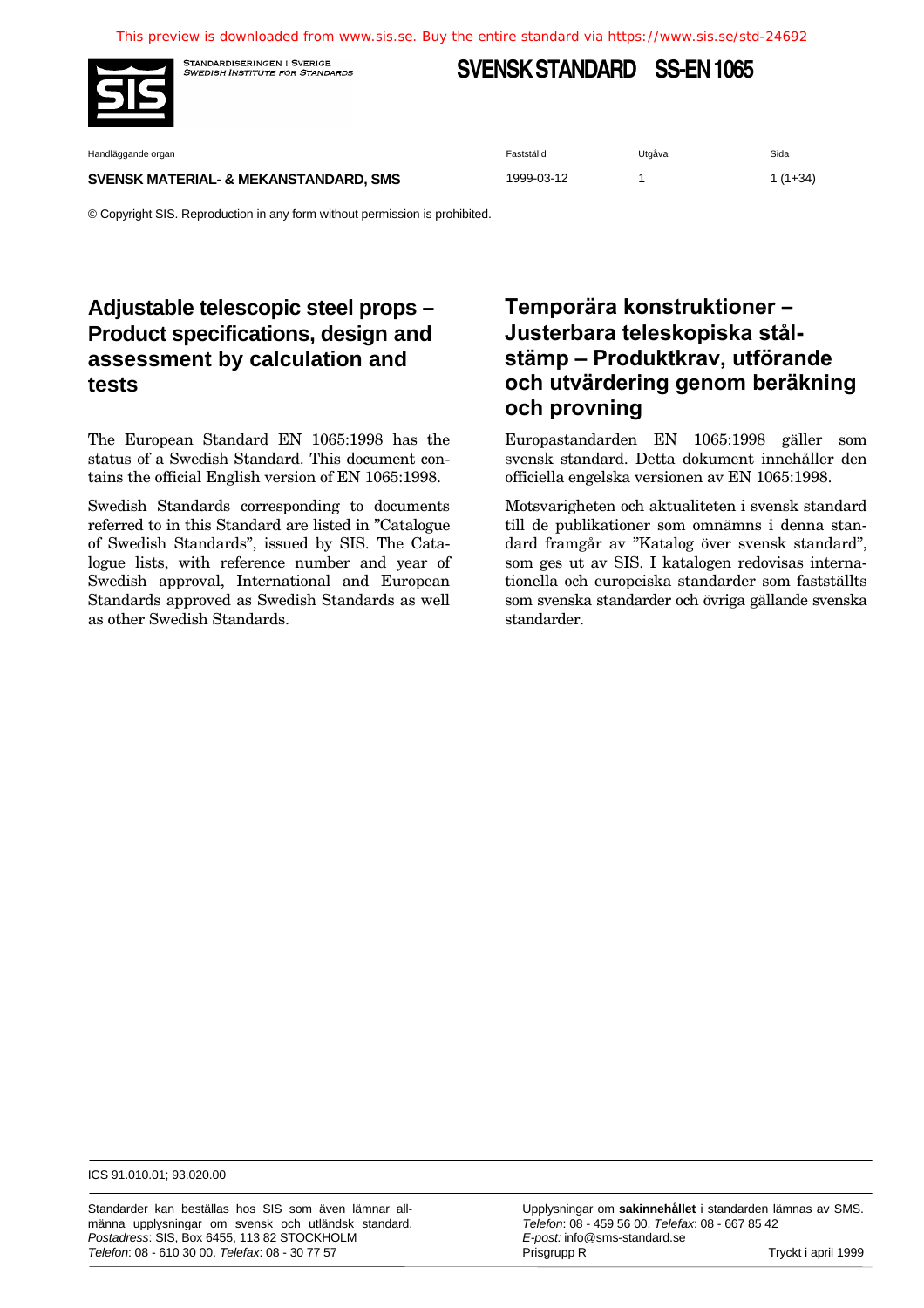This preview is downloaded from www.sis.se. Buy the entire standard via https://www.sis.se/std-24692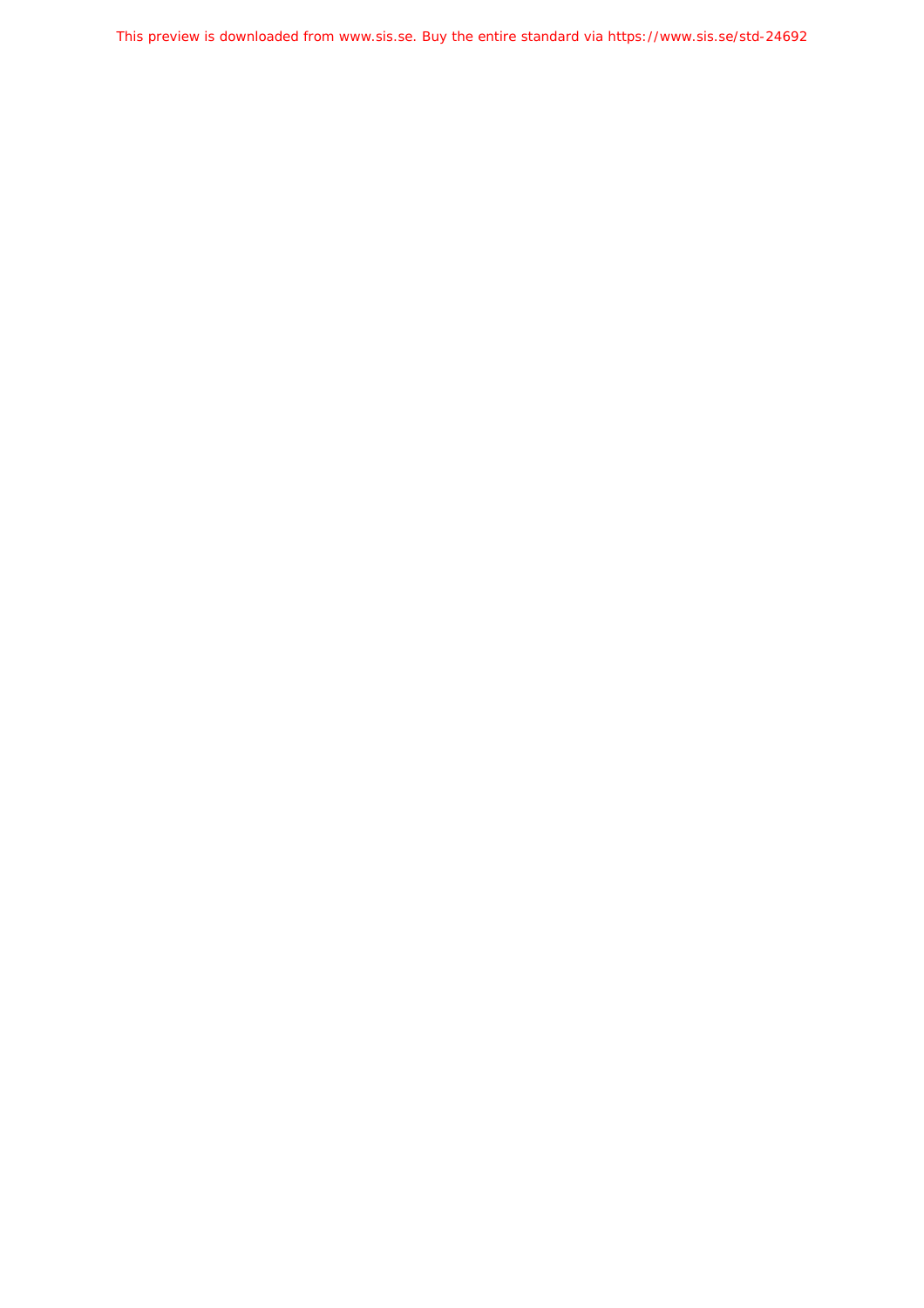# EUROPEAN STANDARD NORME EUROPÉENNE

## **EN 1065**

EUROPÄISCHE NORM

September 1998

ICS

Descriptors: building sites, scaffolding, props, steels, classifications, designation, corrosion prevention, adjustment, dimensions, mechanical strength, verification, computation, tests, marking

English version

## Adjustable telescopic steel props - Product specifications, design and assessment by calculation and tests

Etais télescopiques réglables en acier - Spécifications du produit, conception et évaluation par calculs et essais

Baustützen aus Stahl mit Ausziehvorrichtung - Produktfestlegungen, Bemessung und Nachweis durch Berechnung und Versuche

This European Standard was approved by CEN on 10 June 1998.

CEN members are bound to comply with the CEN/CENELEC Internal Regulations which stipulate the conditions for giving this European Standard the status of a national standard without any alteration. Up-to-date lists and bibliographical references concerning such national standards may be obtained on application to the Central Secretariat or to any CEN member.

This European Standard exists in three official versions (English, French, German). A version in any other language made by translation under the responsibility of a CEN member into its own language and notified to the Central Secretariat has the same status as the official versions.

CEN members are the national standards bodies of Austria, Belgium, Czech Republic, Denmark, Finland, France, Germany, Greece, Iceland, Ireland, Italy, Luxembourg, Netherlands, Norway, Portugal, Spain, Sweden, Switzerland and United Kingdom.



EUROPEAN COMMITTEE FOR STANDARDIZATION COMITÉ EUROPÉEN DE NORMALISATION EUROPÄISCHES KOMITEE FÜR NORMUNG

**Central Secretariat: rue de Stassart, 36 B-1050 Brussels**

© 1998 CEN All rights of exploitation in any form and by any means reserved worldwide for CEN national Members.

Ref. No. EN 1065:1998 E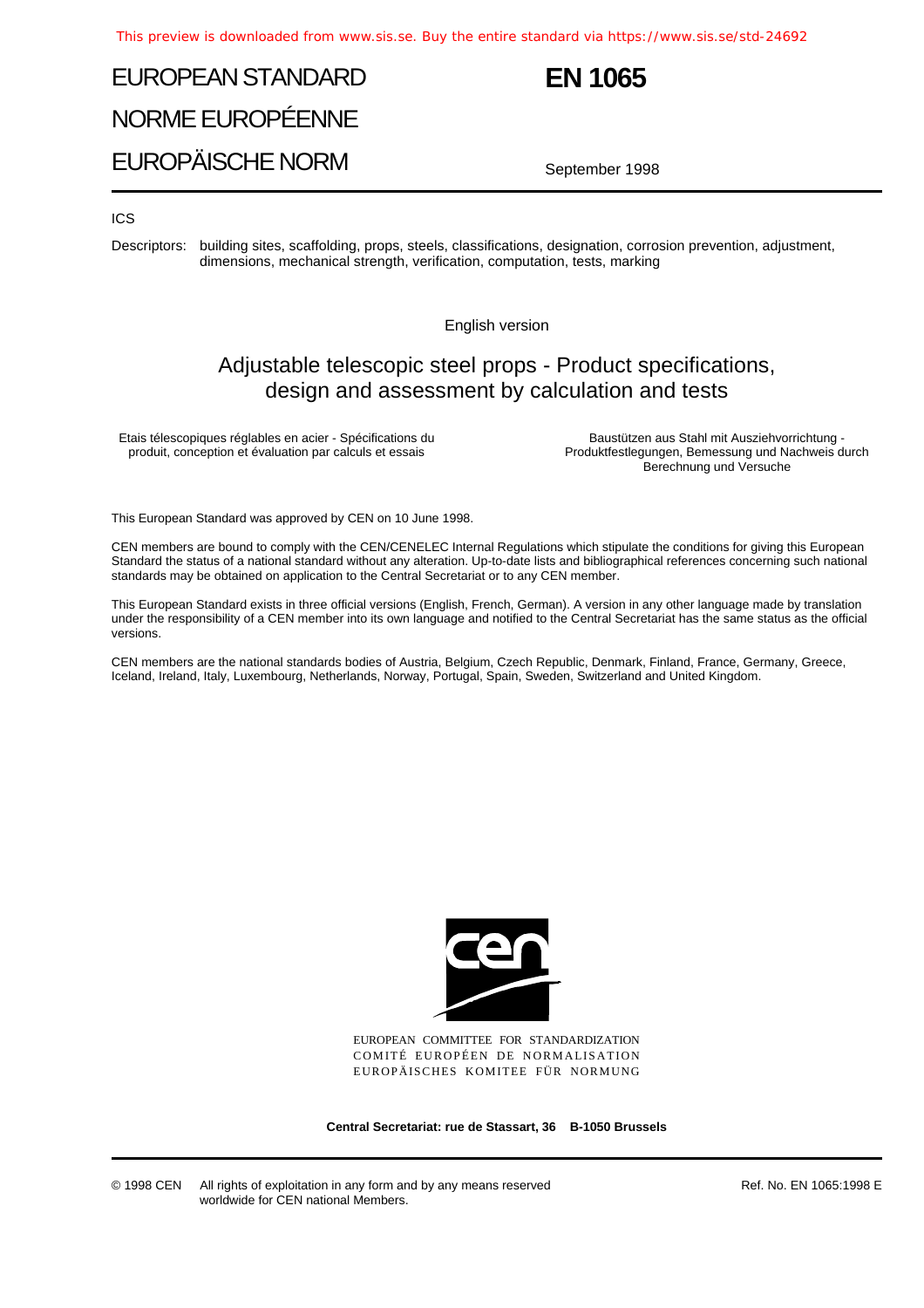Page'2 EN 1065:1998 This preview is downloaded from www.sis.se. Buy the entire standard via https://www.sis.se/std-24692

|                                                                                       | <b>Contents</b>                                                                                                                                                                                                                                                                                                                                                                                         |                   |  |  |  |
|---------------------------------------------------------------------------------------|---------------------------------------------------------------------------------------------------------------------------------------------------------------------------------------------------------------------------------------------------------------------------------------------------------------------------------------------------------------------------------------------------------|-------------------|--|--|--|
|                                                                                       |                                                                                                                                                                                                                                                                                                                                                                                                         | Page              |  |  |  |
|                                                                                       |                                                                                                                                                                                                                                                                                                                                                                                                         |                   |  |  |  |
|                                                                                       |                                                                                                                                                                                                                                                                                                                                                                                                         |                   |  |  |  |
| 1                                                                                     |                                                                                                                                                                                                                                                                                                                                                                                                         |                   |  |  |  |
| $\mathbf 2$                                                                           |                                                                                                                                                                                                                                                                                                                                                                                                         |                   |  |  |  |
| 3                                                                                     | Definitions and symbols included and contact the contract of the contract of the contract of the contract of the contract of the contract of the contract of the contract of the contract of the contract of the contract of t                                                                                                                                                                          |                   |  |  |  |
| 4                                                                                     |                                                                                                                                                                                                                                                                                                                                                                                                         |                   |  |  |  |
| 5                                                                                     |                                                                                                                                                                                                                                                                                                                                                                                                         | 9                 |  |  |  |
| 6<br>6.1<br>6.2<br>6.3                                                                |                                                                                                                                                                                                                                                                                                                                                                                                         | 9<br>9<br>9<br>10 |  |  |  |
| $\overline{7}$<br>7.1<br>7.2<br>7.3<br>7.4<br>7.5<br>7.6<br>7.7<br>7.8<br>7.9<br>7.10 | Overlapping length is research in the contract of the contract of the contract of the contract of the contract of the contract of the contract of the contract of the contract of the contract of the contract of the contract                                                                                                                                                                          | 10<br>10          |  |  |  |
| 8                                                                                     |                                                                                                                                                                                                                                                                                                                                                                                                         |                   |  |  |  |
| 9<br>9.1<br>9.2<br>9.3<br>9.4<br>9.5                                                  | Verification of the actual characteristic strength by testing www.communications.communication of the actual characteristic strength by testing www.communications.com<br>Verification of the strength of adjustment device contained and contained and the strength of adjustment device contained and the strength of the strength of adjustment device contained and the strength of the strength of |                   |  |  |  |
| 10<br>10.1<br>10.2<br>10.3<br>10.4                                                    |                                                                                                                                                                                                                                                                                                                                                                                                         |                   |  |  |  |
| 11                                                                                    |                                                                                                                                                                                                                                                                                                                                                                                                         |                   |  |  |  |
| 12                                                                                    |                                                                                                                                                                                                                                                                                                                                                                                                         |                   |  |  |  |
|                                                                                       | Annex A (normative) Equations for the calculation of the structural properties of tubes  28                                                                                                                                                                                                                                                                                                             |                   |  |  |  |
|                                                                                       |                                                                                                                                                                                                                                                                                                                                                                                                         |                   |  |  |  |
|                                                                                       |                                                                                                                                                                                                                                                                                                                                                                                                         |                   |  |  |  |
|                                                                                       |                                                                                                                                                                                                                                                                                                                                                                                                         |                   |  |  |  |
|                                                                                       |                                                                                                                                                                                                                                                                                                                                                                                                         |                   |  |  |  |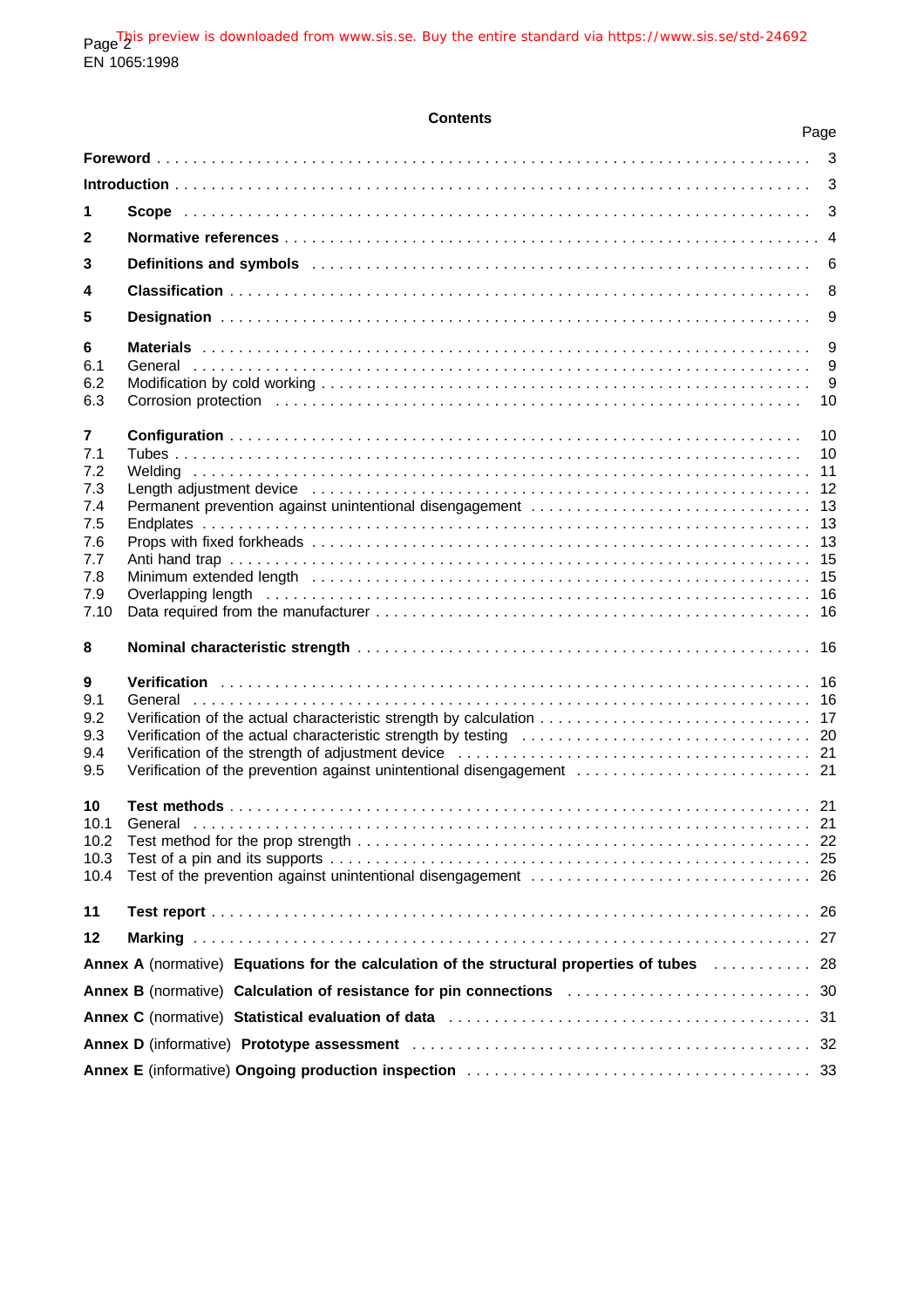## **Foreword**

This European Standard has been prepared by Technical Committee CEN/TC 53 "Temporary works equipment", the secretariat of which is held by DIN.

This European Standard shall be given the status of a national standard, either by publication of an identical text or by endorsement, at the latest by March 1999, and conflicting national standards shall be withdrawn at the latest by March 1999.

According to the CEN/CENELEC Internal Regulations, the national standards organizations of the following countries are bound to implement this European Standard: Austria, Belgium, Czech Republic, Denmark, Finland, France, Germany, Greece, Iceland, Ireland, Italy, Luxembourg, Netherlands, Norway, Portugal, Spain, Sweden, Switzerland and the United Kingdom.

### **Introduction**

Whilst this European Standard deals with the more common types of adjustable telescopic steel props in use, it is not intended to prevent development of other types of props. For example, props may have hinged ends or other length adjustment devices or be made of other materials. Whilst such props cannot comply with this European Standard it is recommended that the principals of this European Standard be considered in the design and assessment of such props.

The characteristic strengths values specified in this European Standard form a reference level which is unsafe for direct site use. It is a matter for a separate European Standard to relate these characteristic strengths to safe site usage by applying suitable partial safety factors  $\gamma_M$  and  $\gamma_F$ . It is also a matter for a separate European Standard to specify the required level of corrosion protection and inspection.

This European Standard is a product standard primarily for use in the field of falsework and formwork.

In cases where the prop is an integral part of a system of soffit support, other design and assessment procedures may be more appropriate or even necessary.

This European Standard gives a number of alternatives, a designation of which is given in clause 5.

## **1 Scope**

This European Standard specifies materials, design requirements, corrosion protection alternatives together with assessment methods using both calculations and testing for open thread and covered thread adjustable telescopic steel props which are intended for use on construction sites (see figure 1).

It specifies five classes of nominal characteristic strengths for adjustable telescopic steel props each having a series of maximum extended lengths. Each having differing endplate configuration.

This European Standard does not apply to adjustable props of different materials or construction, nor does it provide any information concerning the use of adjustable steel props.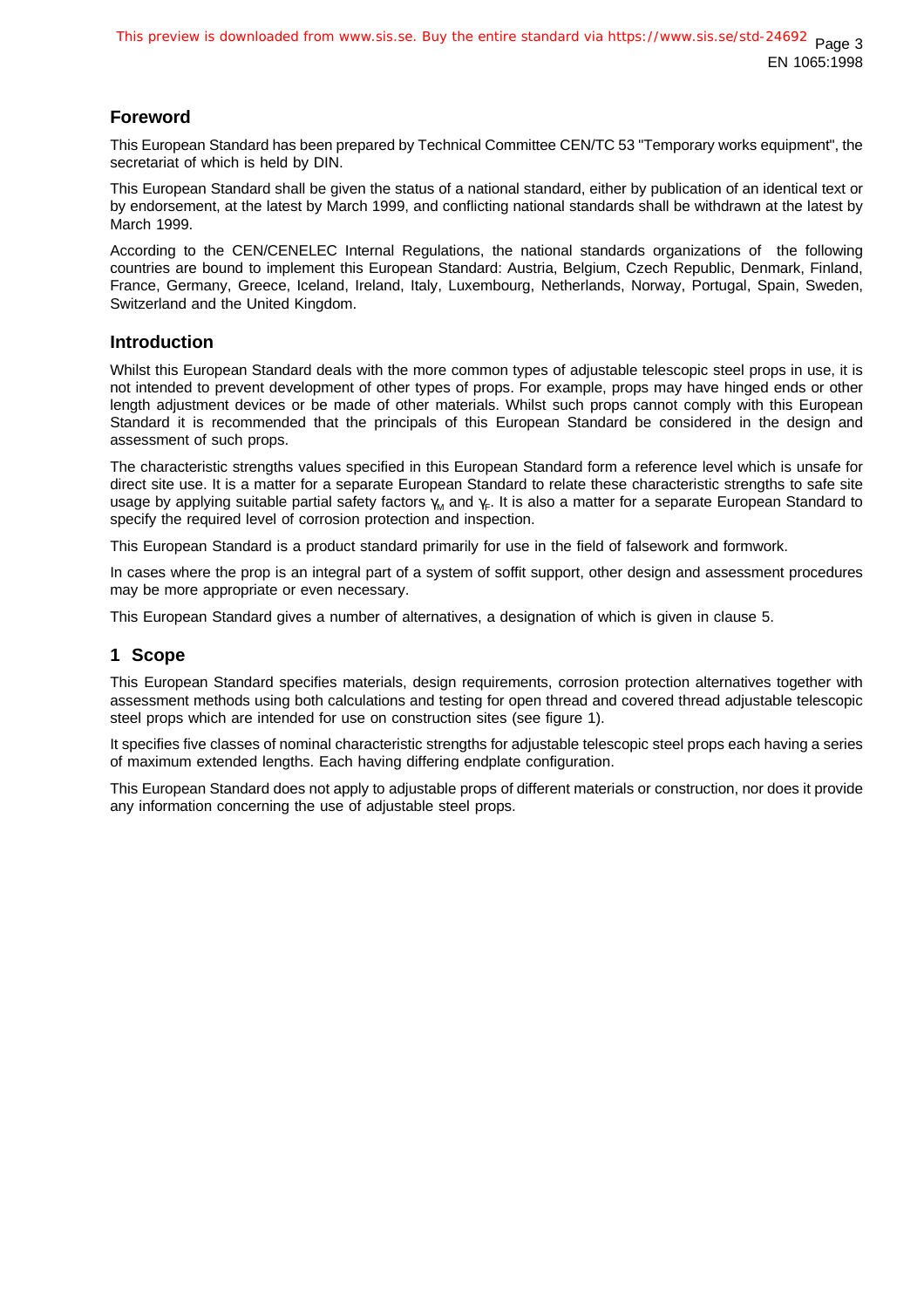Page<sup>This</sup> preview is downloaded from www.sis.se. Buy the entire standard via https://www.sis.se/std-24692 EN 1065:1998



**Figure 1: Adjustable telescopic steel prop**

### **2 Normative references**

This European Standard incorporates by dated or undated reference, provisions from other publications. These normative references are cited at the appropriate places in the text and the publications are listed hereafter. For dated references, subsequent amendments to or revisions of any of these publications apply to this European Standard only when incorporated in it by amendment or revision. For undated references the latest edition of the publication referred to applies.

EN 74

Couplers, loose spigots and base-plates for use in working scaffolds and falsework made of steel tubes – Requirements and test procedures

EN 729-2

Quality requirements for welding - Fusion welding of metallic materials - Part 2: Comprehensive quality requirements

EN 1562

Founding - Malleable cast irons

#### EN 1563

Founding - Spheroidal graphite cast irons

#### EN 10002-1

Tensile testing of metallic materials – Method of test at ambient temperature

EN 10025

Hot rolled products of non-alloy structural steels – Technical delivery conditions

EN 10083-1

Quenched and tempered steels – Part 1: Technical delivery conditions for special steels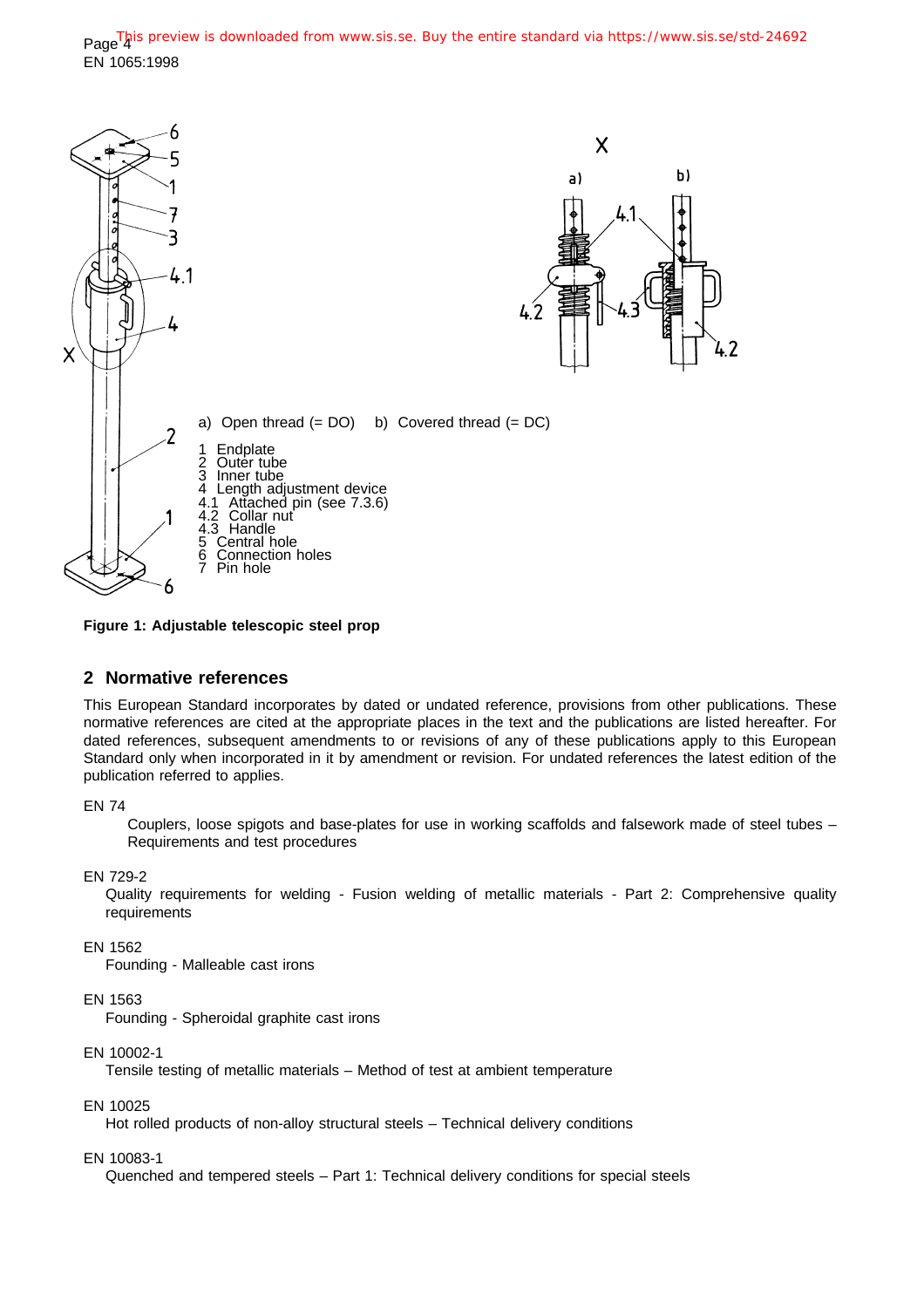#### EN 10083-2

Quenched and tempered steels – Part 2: Technical delivery conditions for unalloyed quality steels

#### EN 10083-3

Quenched and tempered steels – Part 3: Technical delivery conditions for boron steels

#### EN 10113-1

Hot-rolled products in weldable fine grain structural steels – Part 1: General delivery conditions

#### EN 10113-2

Hot-rolled products in weldable fine grain structural steels – Part 2: Delivery conditions for normalized/ normalized rolled steels

#### EN 10113-3

Hot-rolled products in weldable fine grain structural steels – Part 3: Delivery conditions for thermomechanical rolled steels

#### EN 10155

Structural steels with improved atmospheric corrosion resistance – Technical delivery conditions

#### EN 10204 : 1991

Metallic products - Types of inspection documents

#### EN 10210-1

Hot finished structural hollow sections of non-alloy and fine grain structural steels - Part 1: Technical delivery requirements

#### EN 10210-2

Hot finished structural hollow sections of non-alloy and fine grain structural steels – Part 2: Tolerances, dimensions and sectional properties

#### EN 10219-1

Cold formed structural hollow sections of non-alloy and fine grain structural steels – Part 1: Technical delivery requirements

#### EN 10219-2

Cold formed structural hollow sections of non-alloy and fine grain structural steels – Part 2: Tolerances, dimensions and sectional properties

#### prEN 39

Steel tubes for tube and coupler scaffold structures – Technical delivery conditions

#### ENV 1993-1-1

Eurocode 3: Design of steel structures – Part 1-1: General rules and rules for buildings

#### EN ISO 9001

Quality systems - Model for quality assurance in design, development, production, installation and servicing (ISO 9001)

#### EN ISO 9002

Quality systems - Model for quality assurance in production, installation and servicing (ISO 9002)

#### ISO 2937

Plain end seamless steel tubes for mechanical application

#### ISO 3304

Plain end seamless precision steel tubes – Technical conditions for delivery

#### ISO 3305

Plain end welded precision steel tubes – Technical conditions for delivery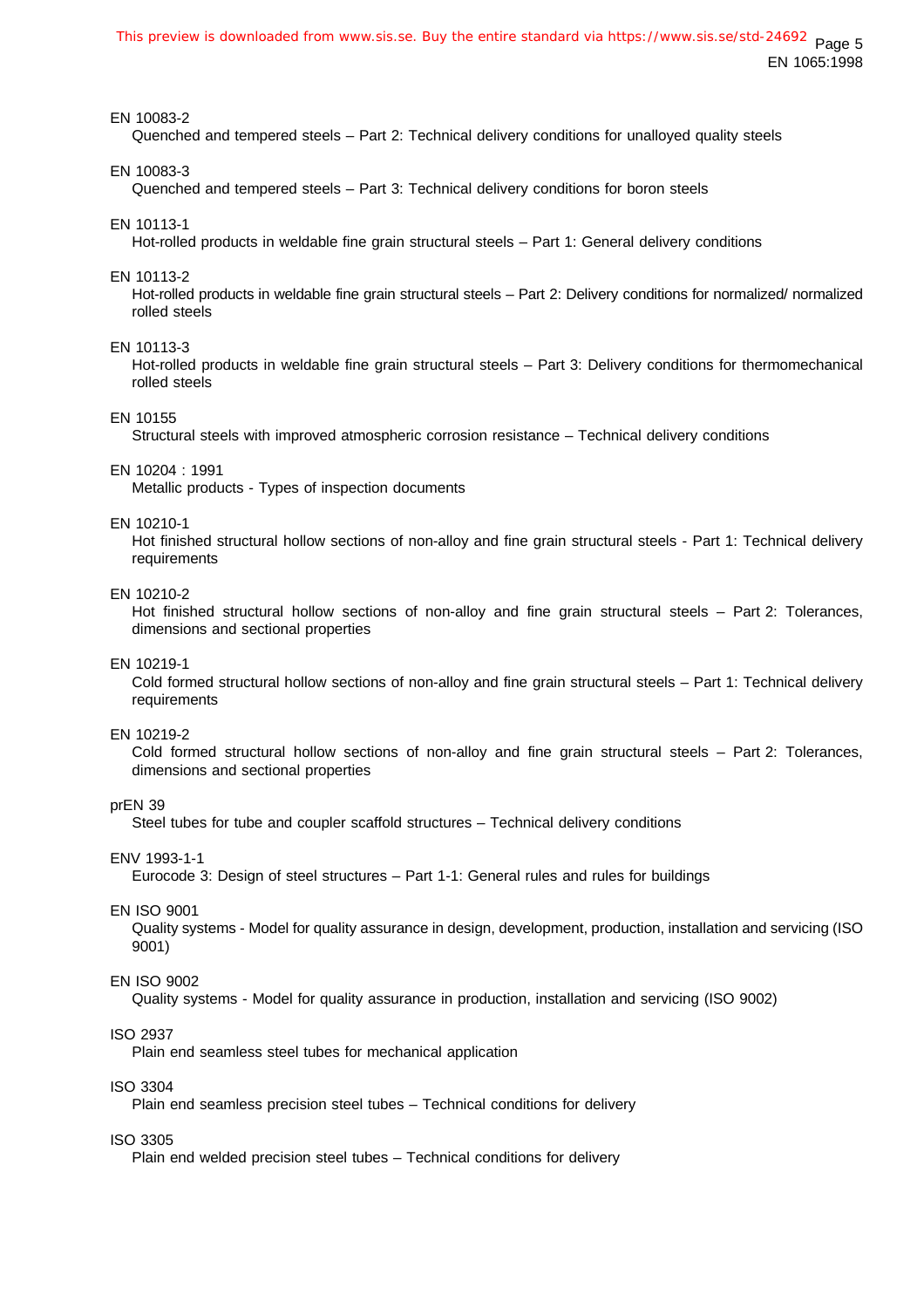Page<sup>This</sup> preview is downloaded from www.sis.se. Buy the entire standard via https://www.sis.se/std-24692 EN 1065:1998

ISO 3306

Plain end as-welded and sized precision steel tubes – Technical conditions for delivery

## **3 Definitions and symbols**

For the purposes of this European Standard the following definitions and symbols apply.

**3.1 adjustable telescopic steel prop**: Compression member normally used as temporary vertical support in construction works. A prop consists of two tubes which are telescopically displaceable within each other. A prop has a coarse adjustment with a pin inserted into holes in the inner tube and a means of fine adjustment using a threaded collar (see figure 1).

**3.2 endplate:** Plate which is fixed at right angles to one end of inner or outer tube.

**3.3 forkhead:** Endplate with lateral projections to locate a beam.

**3.4 collar nut:** Nut which incorporates at least one handle and has one face which supports the pin and is internally threaded to provide fine length adjustment to the prop.

**3.5 inner tube:** The smaller diameter tube provided with holes for the coarse adjustment of the prop.

**3.6 outer tube:** The larger diameter tube one end of which is threaded externally.

**3.7 length adjustment device:** Device consisting of a pin, collar nut, holes in the inner tube and a threaded outer tube.

NOTE: The forces from the endplate are transferred to the pin inserted in the inner tube holes and to the collar nut which transfers the forces to the outer tube thread. In some prop designs an additional loose washer is used between the pin and the collar nut.

**3.8 pin:** The part of the length adjustment device which is inserted through the inner tube holes and is secured to the prop.

**3.9 length at maximum extension:** The distance measured between the outside faces of the endplates when the prop is in the fully extended position.

NOTE: The prop extension is called "fully open" if the pin is in the hole farthest away from the inner tube endplate and the collar nut is in the uppermost position. The prop extension is called "fully closed" if the pin is in the hole nearest the inner tube endplate and the collar nut is in the lowest position.

**3.10 main symbols:** Symbols are given in table 1.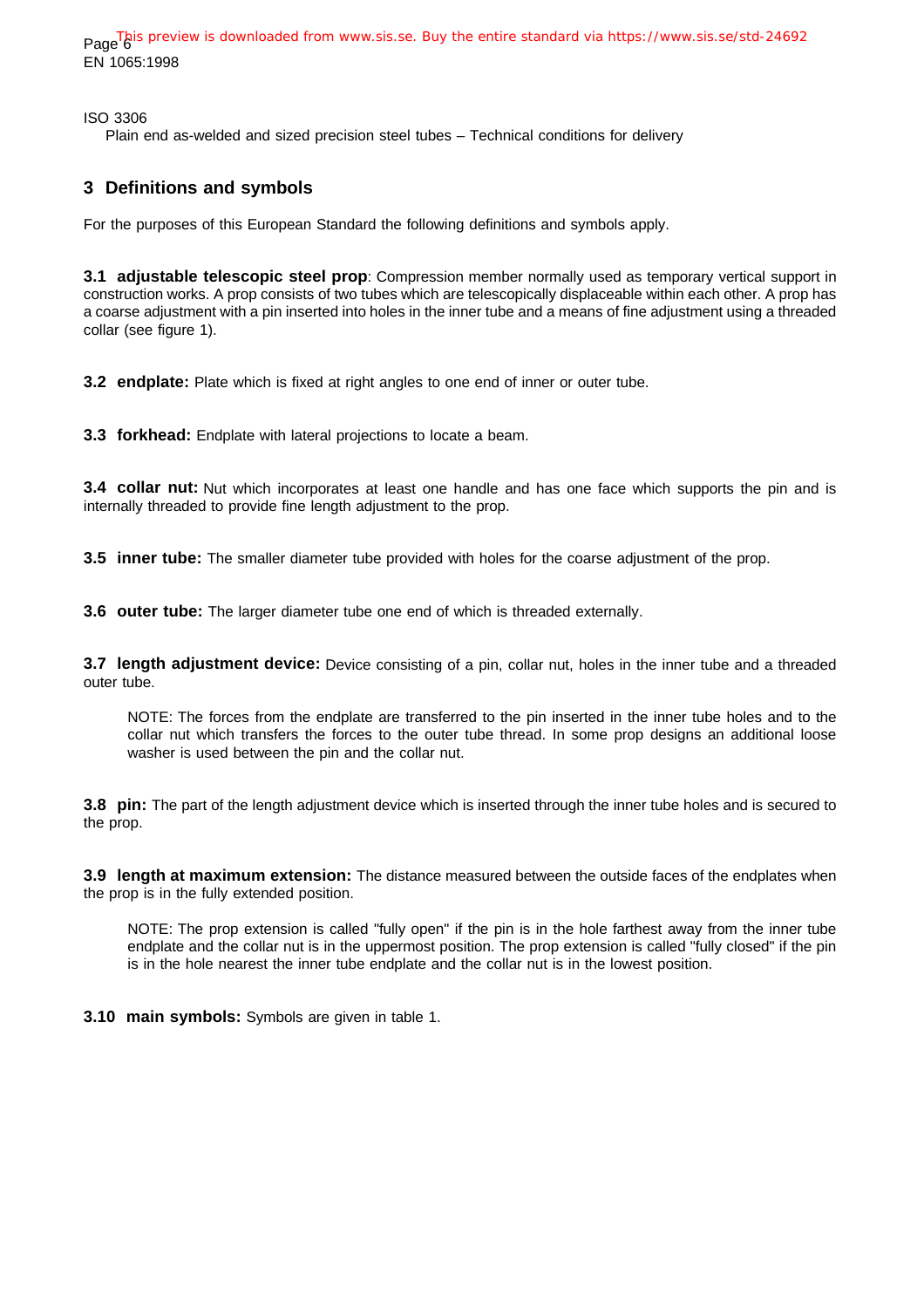| Number         | Symbol                              | Denomination                                                                                          | Unit              |
|----------------|-------------------------------------|-------------------------------------------------------------------------------------------------------|-------------------|
| 1              | $D_i$                               | Outer diameter of the inner tube                                                                      | mm                |
| 2              | $D_{\rm m}$                         | Collar nut major thread diameter                                                                      | mm                |
| 3              | $d_{\rm p}$                         | Diameter of the pin                                                                                   | mm                |
| 4              | e <sub>b,core</sub>                 | Eccentricity at the base at which the spring becomes effective                                        | mm                |
| 5              | $e_{\text{b,limit}}$                | Limit eccentricity at the base                                                                        | mm                |
| 6              | $e_{b,0}$                           | Initial eccentricity at the base                                                                      | mm                |
| $\overline{7}$ | $e_{t}$                             | Eccentricity at the top                                                                               | mm                |
| 8              | $f_{y}$                             | Yield strength                                                                                        | N/mm <sup>2</sup> |
| 9              | $f_{y,\text{act}}$                  | Actual yield strength                                                                                 | N/mm <sup>2</sup> |
| 10             | $f_{\mathsf{y},\mathsf{nom}}$       | Nominal yield strength                                                                                | N/mm <sup>2</sup> |
| 11             | l                                   | Actual extention length of the prop                                                                   | m                 |
| 12             | $l_{\max}$                          | Length of a prop at maximum extension                                                                 | m                 |
| 13             | $l_0$                               | Overlapping length                                                                                    | mm                |
| 14             | $M_{\rm pl}$                        | Plastic moment resistance of the cross section                                                        | $kN \times m$     |
| 15             | $M_{\rm pl,N}$                      | Reduced plastic moment resistance of the cross section                                                | $kN \times m$     |
| 16             | $\boldsymbol{N}$                    | Normal (axial) force                                                                                  | kN                |
| 17             | $N_{\rm c,i}$                       | Ideal buckling force                                                                                  | kN                |
| 18             | $N_{\sf pl}$                        | Plastic compression resistance of the cross section                                                   | kN                |
| 19             | $N_{\rm pl,nom}$                    | Nominal plastic compression resistance of the cross section                                           | kN                |
| 20             | $N_{\rm t}$                         | Normal (axial) force of the tube                                                                      | kN                |
| 21             | $\boldsymbol{R}$                    | Strength of a prop                                                                                    | kN                |
| 22             | $R_{\rm b,t}$                       | Bearing resistance of the tube                                                                        | kN                |
| 23             | $R_{\rm s,p}$                       | Shear resistance of the pin                                                                           | kN                |
| 24             | $R_{\rm u}$                         | Failure load of a test                                                                                | kN                |
| 25             | $R_{\rm y,act}$                     | Actual characteristic strength of the prop class y where y<br>corresponds to class A, B, C, D or E    | kN                |
| 26             | $R_{y,k}$                           | Nominal characteristic strength of the prop class y where y<br>corresponds to classes A, B, C, D or E | kN                |
| 27             | $\boldsymbol{V}$                    | Vertical load                                                                                         | kN                |
| 28             | $\Delta\phi_0$                      | Angle of inclination between the inner and outer tube                                                 | rad               |
| 29             | $\gamma_{\scriptscriptstyle\rm{M}}$ | Partial safety factor for the resistance                                                              | 1                 |
| 30             | $\gamma_{M1}$ , $\gamma_{M2}$       | Splitted partial safety factors for the material                                                      | $\mathbf{1}$      |
| 31             | $\gamma_{\rm F}$                    | Partial safety factor for the action                                                                  | 1                 |

## **Table 1: Main symbols**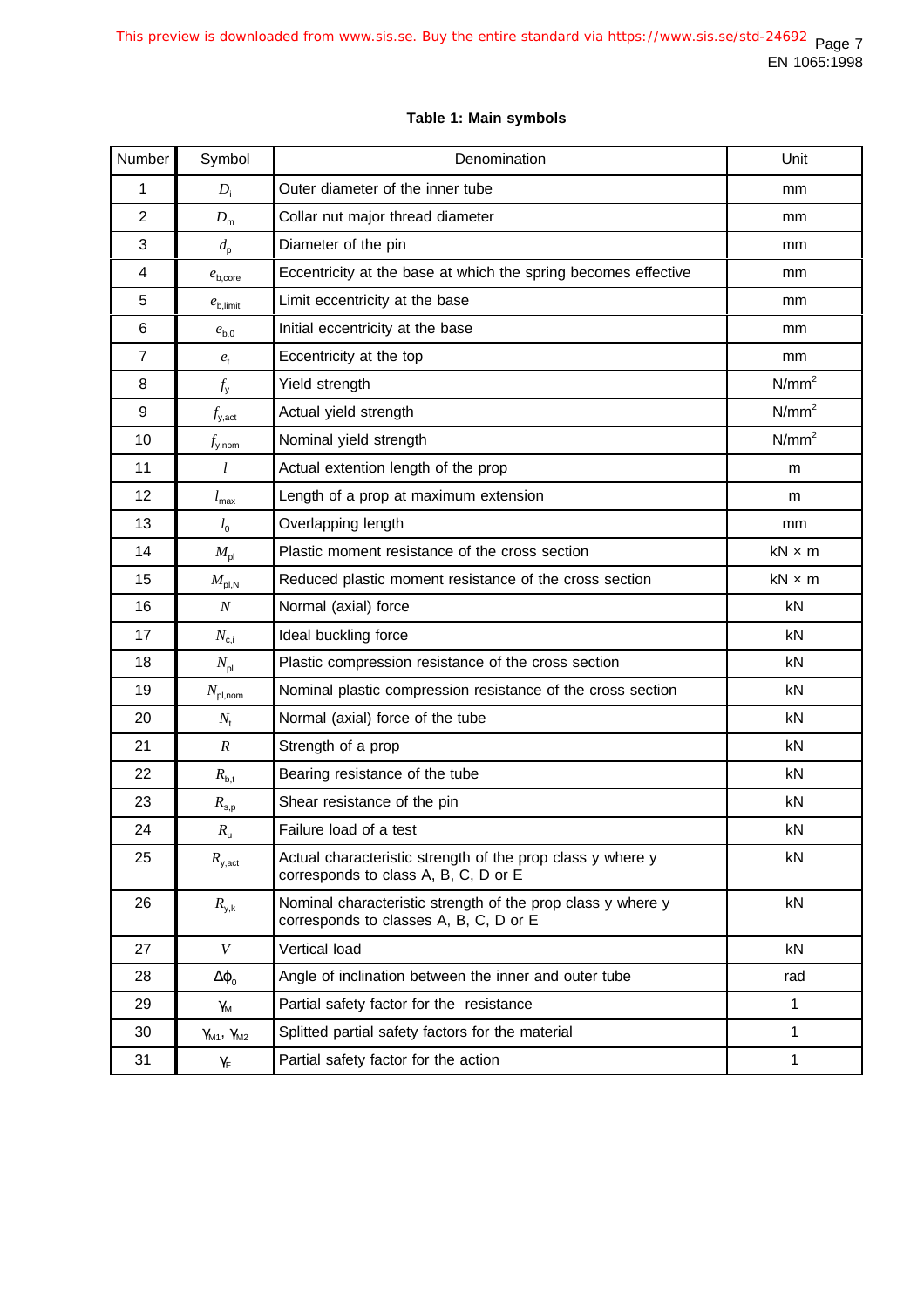Page<sup>This</sup> preview is downloaded from www.sis.se. Buy the entire standard via https://www.sis.se/std-24692 EN 1065:1998

## **4 Classification**

An adjustable telescopic steel prop shall be classified according to its nominal characteristic strength  $R_{v,k}$  and its maximum length  $l_{\text{max}}$  given in table 2.

For classes A, B and C props the nominal characteristic strength given in table 2 shall apply to the maximum extension length. For classes D and E props the nominal characteristic strength given in table 2 shall apply to all possible extension lengths.

| Class                                                                                 | Length at maximum extension                          | Nominal characteristic strength (see<br>clause 8)    |
|---------------------------------------------------------------------------------------|------------------------------------------------------|------------------------------------------------------|
|                                                                                       | $l_{\max}$                                           | $R_{y,k}$                                            |
|                                                                                       | ${\sf m}$                                            | kN                                                   |
| A 25<br>A 30<br>A 35<br>A 40                                                          | 2,50<br>3,00<br>3,50<br>4,00                         | 20,4<br>17,0<br>14,6<br>12,8                         |
| B 25<br>B 30<br>B 35<br>B 40<br>B 45<br>B 50<br>B 55                                  | 2,50<br>3,00<br>3,50<br>4,00<br>4,50<br>5,00<br>5,50 | 27,2<br>22,7<br>19,4<br>17,0<br>15,1<br>13,6<br>12,4 |
| $C$ 25<br>C <sub>30</sub><br>C <sub>35</sub><br>$C$ 40<br>$C$ 45<br>C<br>50<br>$C$ 55 | 2,50<br>3,00<br>3,50<br>4,00<br>4,50<br>5,00<br>5,50 | 40,8<br>34,0<br>29,1<br>25,5<br>22,7<br>20,4<br>18,6 |
| D 25<br>D 30<br>D 35<br>D<br>40<br>D 45<br>D 50<br>D 55                               | 2,50<br>3,00<br>3,50<br>4,00<br>4,50<br>5,00<br>5,50 | 34,0                                                 |
| E 25<br>E 30<br>35<br>E<br>E 40<br>E 45<br>E 50<br>E 55                               | 2,50<br>3,00<br>3,50<br>4,00<br>4,50<br>5,00<br>5,50 | 51,0                                                 |

#### **Table 2: Classification**